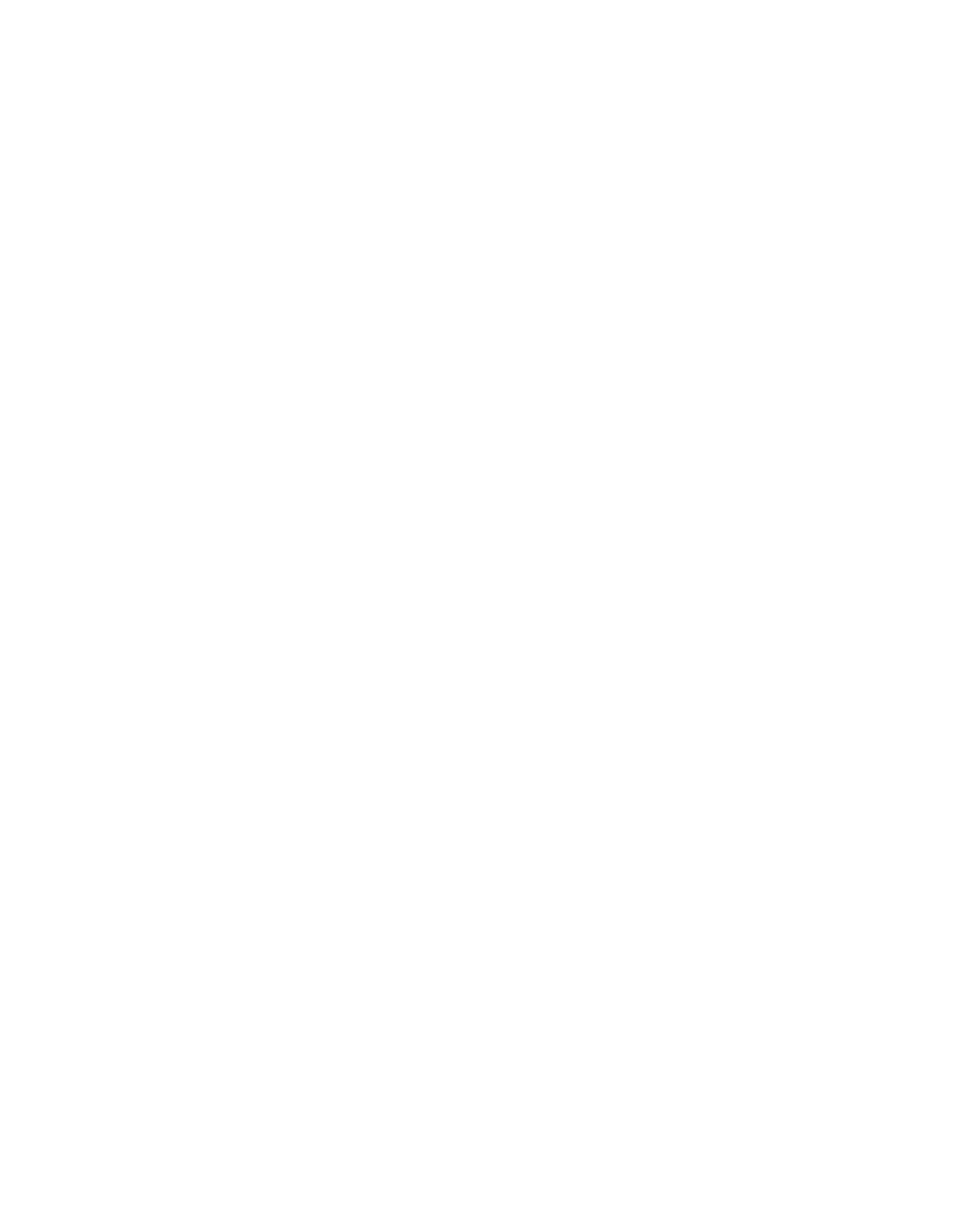#### Step 2: Select your payment method

Based on your country selection, Flywire will automatically display your local currency rate with the appropriate payment options, such as traditional bank transfer or debit/credit card payment.

- Traditional bank transfer (also known as a wire) is the most cost-efective method. Please note that to complete the payment you will need to make arrangements with your bank (in person, online, or over the phone) and send your funds to Flywire in your chosen currency.
- Debit/credit card will allow you to make an online payment in your home currency. Contrary to a traditional international credit card payment, Flywire handles the foreign exchange so you will know the exact amount that will be deducted from your account before you make your payment. Please note that credit card payments are not available in every country.
- Flywire will then convert your currency and pay your institution.
- If you select your home country, but you don't see your home currency, don't worry you can always pay in the currency of your institution or select a diferent currency by clicking the "I want to pay in another currency" link at the bottom of the page. Although the process and benefts will remain the same, your bank will handle the foreign exchange before sending the funds to Flywire.

|                   | $\begin{bmatrix} 1 & 0 \\ 0 & 0 \\ 0 & 0 \\ 0 & 0 \\ 0 & 0 \\ 0 & 0 \\ 0 & 0 \\ 0 & 0 \\ 0 & 0 \\ 0 & 0 \\ 0 & 0 \\ 0 & 0 \\ 0 & 0 \\ 0 & 0 \\ 0 & 0 \\ 0 & 0 \\ 0 & 0 \\ 0 & 0 \\ 0 & 0 \\ 0 & 0 \\ 0 & 0 \\ 0 & 0 \\ 0 & 0 \\ 0 & 0 \\ 0 & 0 \\ 0 & 0 \\ 0 & 0 \\ 0 & 0 \\ 0 & 0 \\ 0 & 0 \\ 0 & 0 \\ 0 & 0 \\ 0 & 0 \\ 0 & 0 \\ 0 & 0 \\ 0 & $<br>Best Price Guaranteed Subject to terms and conditions | 四             |
|-------------------|------------------------------------------------------------------------------------------------------------------------------------------------------------------------------------------------------------------------------------------------------------------------------------------------------------------------------------------------------------------------------------------------------------|---------------|
| πm                | Bank Transfer in Singapore Dollar (SGD)<br>S\$1,709.00                                                                                                                                                                                                                                                                                                                                                     | <b>SELECT</b> |
| 燄                 | American Express in SGD<br>S\$1,746.00                                                                                                                                                                                                                                                                                                                                                                     | <b>SELECT</b> |
| More info $\sim$  |                                                                                                                                                                                                                                                                                                                                                                                                            |               |
| J <mark>св</mark> | <b>JCB Credit Card in SGD</b><br>S\$1,755.00                                                                                                                                                                                                                                                                                                                                                               | <b>SELECT</b> |
| More info $\sim$  |                                                                                                                                                                                                                                                                                                                                                                                                            |               |
| <b>VISA</b>       | Debit/Credit in SGD<br>S\$1,746.00                                                                                                                                                                                                                                                                                                                                                                         | <b>SELECT</b> |
| Supports:         | <b>VISA</b>                                                                                                                                                                                                                                                                                                                                                                                                |               |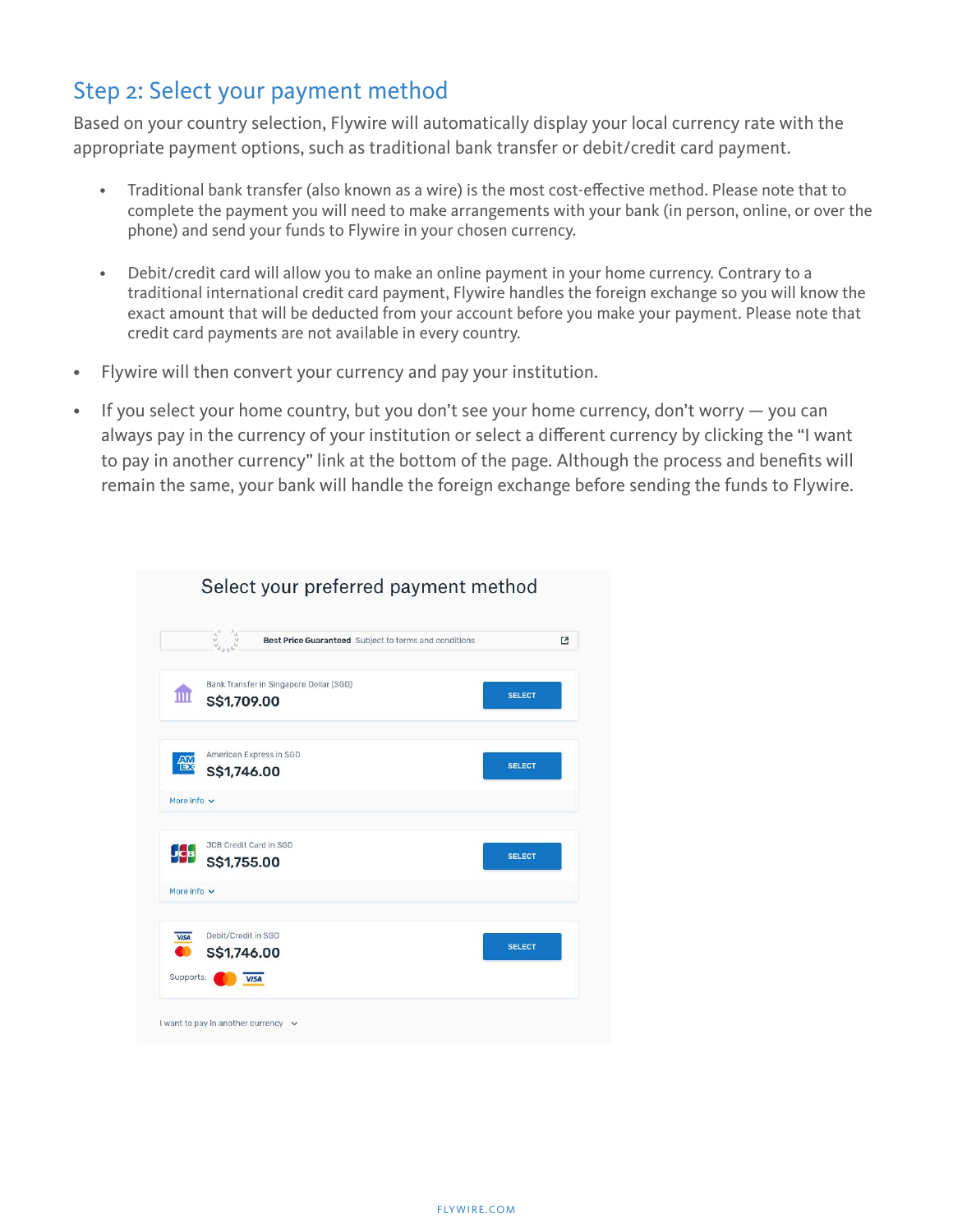#### Step 3: Enter the payer's information

- Enter the payer's personal details and contact information.
- Click Next to continue.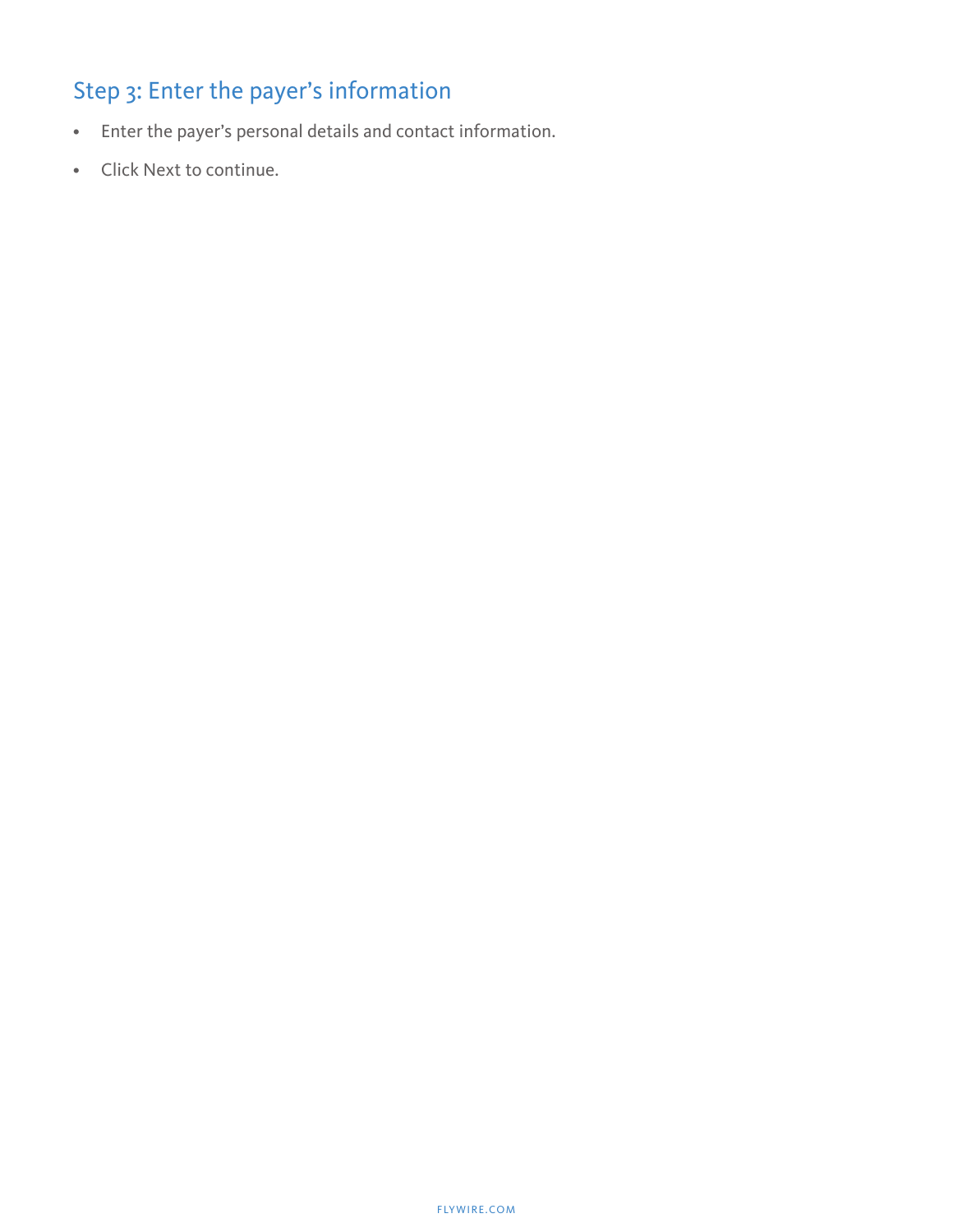### Step  $4$ : Enter the student's contact information

- Enter the student's details and contact information, as requested by the institution.
- Click Next to continue.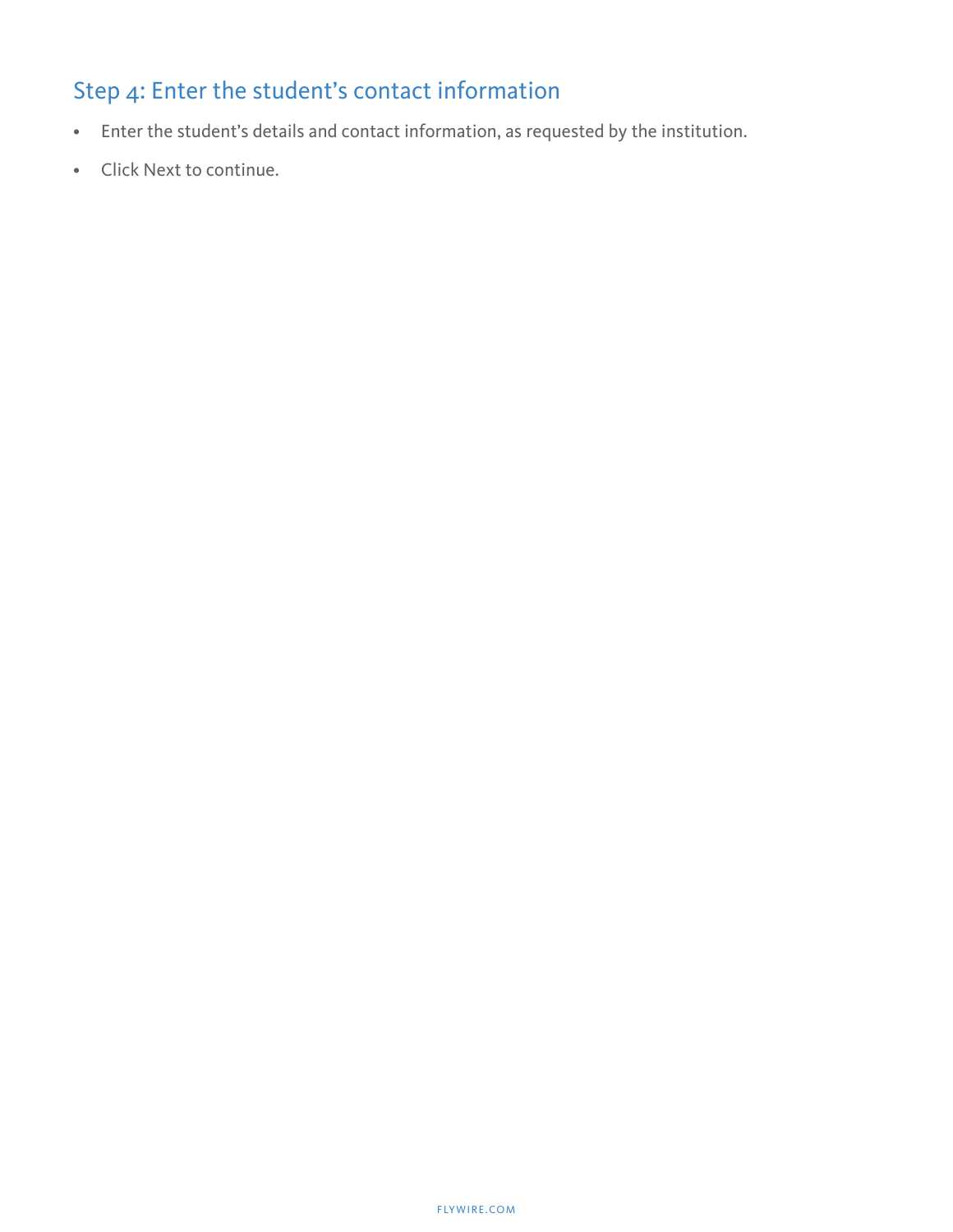#### Step 5: For bank transfer payments: Review your payment instructions and make your payment

• Review and submit your payment to Flywire using the payment instructions provided.

|                                                                                                               | Contact                                                                                                                                                                                                                     | ® English ~<br>Hi. Salvador<br>Help                                        |
|---------------------------------------------------------------------------------------------------------------|-----------------------------------------------------------------------------------------------------------------------------------------------------------------------------------------------------------------------------|----------------------------------------------------------------------------|
|                                                                                                               | Follow the steps below to pay before March 29, 2020 or your payment will be cancelled automatically.                                                                                                                        |                                                                            |
| HKD1,234.00<br>to Hong Kong Baptist University                                                                | Status<br>● Payment pending                                                                                                                                                                                                 | Payment ID<br>HKU490985358                                                 |
| Α<br>You                                                                                                      | ザ<br>Flywire                                                                                                                                                                                                                | m<br>Destination                                                           |
| transfer                                                                                                      | Decide how you'd like to complete your bank                                                                                                                                                                                 | Add this payment to your Flywire<br>account                                |
|                                                                                                               | Send your funds to Flywire so we can deliver your payment to the recipient. Most                                                                                                                                            | <b>ADD PAYMENT</b>                                                         |
| banks allow you to transfer funds via<br>Online banking                                                       | Log in to your online account to transfer the funds.                                                                                                                                                                        | Manage your payment<br>C Edit payment details                              |
| Telephone                                                                                                     | Call your bank to make your transfer.                                                                                                                                                                                       | 見<br>SMS notifications<br><b>自</b> Confirm funds were sent                 |
| In-person visit                                                                                               | Go to your bank to request the transfer.                                                                                                                                                                                    | Change payment method<br>Cancel this payment<br>4 Download payment receipt |
|                                                                                                               |                                                                                                                                                                                                                             | Available once your payment is delivered to                                |
| Make the bank transfer to Flywire<br>would take 2-3 business days to arrive to us                             | Use the payment instructions below to send the money to us. Keep in mind that it                                                                                                                                            | the Institution<br>GREAT LINK TO BU                                        |
| Amount to pay:                                                                                                |                                                                                                                                                                                                                             |                                                                            |
| Reference / Payment ID:                                                                                       | SGD1,746.00<br>HKU490985358 You must include this reference                                                                                                                                                                 | Share your payment                                                         |
| <b>IBAN:</b>                                                                                                  | ES                                                                                                                                                                                                                          | SHARE                                                                      |
| Beneficiary Bank:                                                                                             | Banco Santander                                                                                                                                                                                                             |                                                                            |
| Beneficiary Bank Address:                                                                                     | IJo.                                                                                                                                                                                                                        |                                                                            |
| Beneficiary:                                                                                                  | <b>FLYWIRE</b>                                                                                                                                                                                                              |                                                                            |
| Beneficiary Address:                                                                                          | C.                                                                                                                                                                                                                          |                                                                            |
| Notes:<br>tempus nulls ports blandit.                                                                         | Lorem ipsum dolor sit amet, consectetur adipiscing elit. Maecenas mattis sagittis orci sit amet malesuada.<br>Praesent nibh dui, lobortis id suscipit eget, vulputate pretium nist. Curabitur eleifend bibendum libero, sed |                                                                            |
|                                                                                                               | DOWNLOAD INSTRUCTIONS FOR THE BANK TRANSFER                                                                                                                                                                                 |                                                                            |
| clicking on I've sent the funds.<br>You will get an email and you will be able to track your transfer status. | Only when the bank transfer is made, let us know you have made the bank transfer by                                                                                                                                         |                                                                            |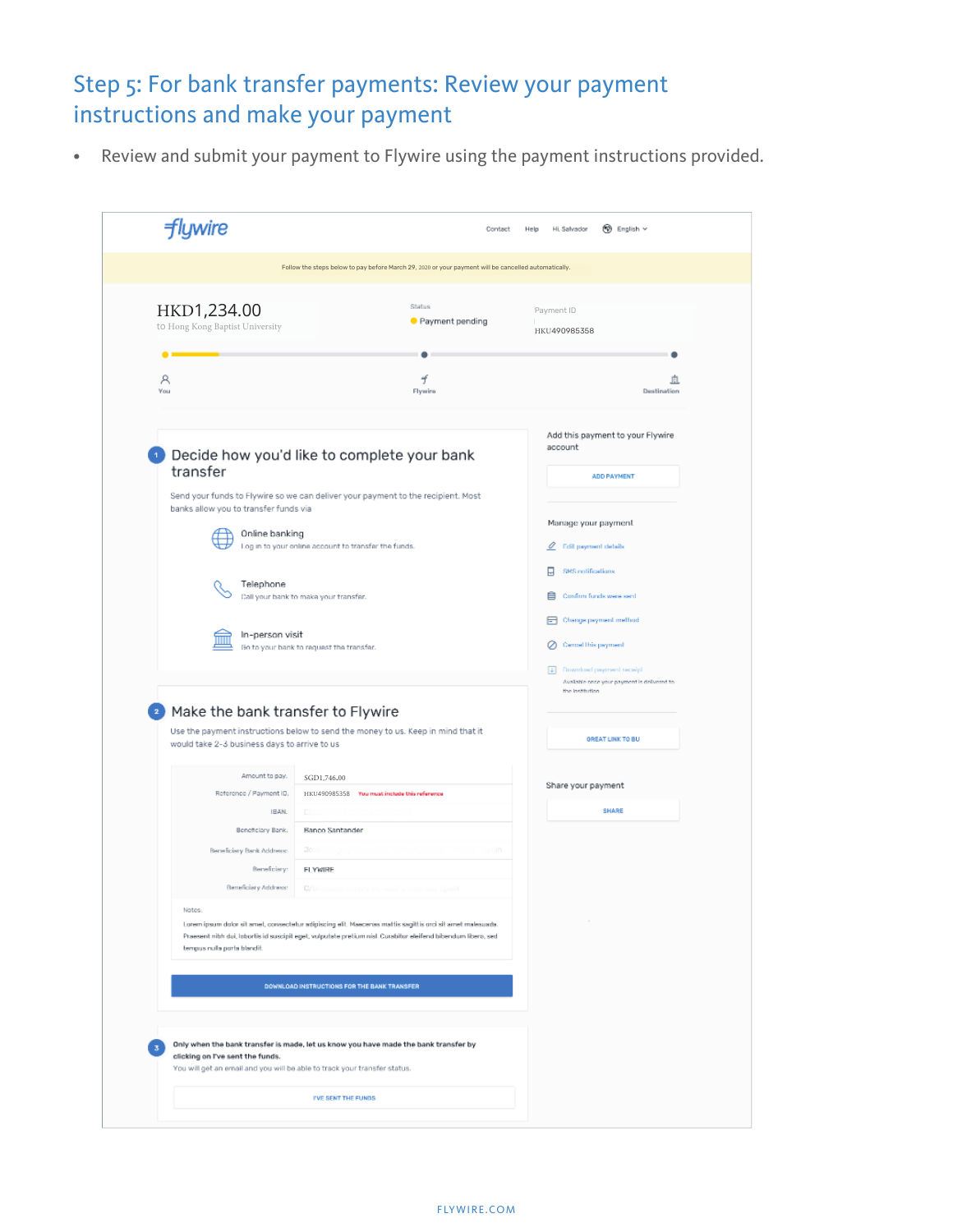#### Step 6: For credit card payments: Enter your card details

- Enter your card number, name, expiration date, and security code.
- Enter your information within 15 minutes to avoid your session timing out.
- Click Make Payment to continue.

| HKD1,234.00                                                                                                                                                                                         |                                                                                                                                                                                               |                                                                                       | • Payment pending                   |
|-----------------------------------------------------------------------------------------------------------------------------------------------------------------------------------------------------|-----------------------------------------------------------------------------------------------------------------------------------------------------------------------------------------------|---------------------------------------------------------------------------------------|-------------------------------------|
| Payment status<br>Follow the steps below to pay before March 29th 2020 or your<br>payment will be cancelled automatically.                                                                          |                                                                                                                                                                                               | Payment details<br>You're sending<br>SGD1,746.00<br><b>Payment ID</b><br>HKU490985358 | They're receiving<br>HKD1,234.00    |
| <b>Payment details</b><br>* Indicates a required field<br>Card number *<br>Expiry date *<br>Month<br>$\overline{\bullet}$<br>Year<br>Contact details $\checkmark$<br>+34 432 543 123, zli@gmail.com | <b>VISA</b><br>Cardholder's name *<br><b>Security code</b><br>Last 3 digits on<br>$\div$<br>the back of card                                                                                  | Manage your payment<br>目 SMS notifications<br>○ Cancel payment                        | ADD THIS PAYMENT TO YOUR<br>ACCOUNT |
| <b>Cancel payment</b>                                                                                                                                                                               | <b>Make Payment</b><br>POWERED BY flywire<br>St. Olaf College address: 1520 St. Olaf Ave<br>Copyright ©Flywire. 2009-2018 All rights reserved. Flywire is a trademark of Flywire Corporation. |                                                                                       |                                     |